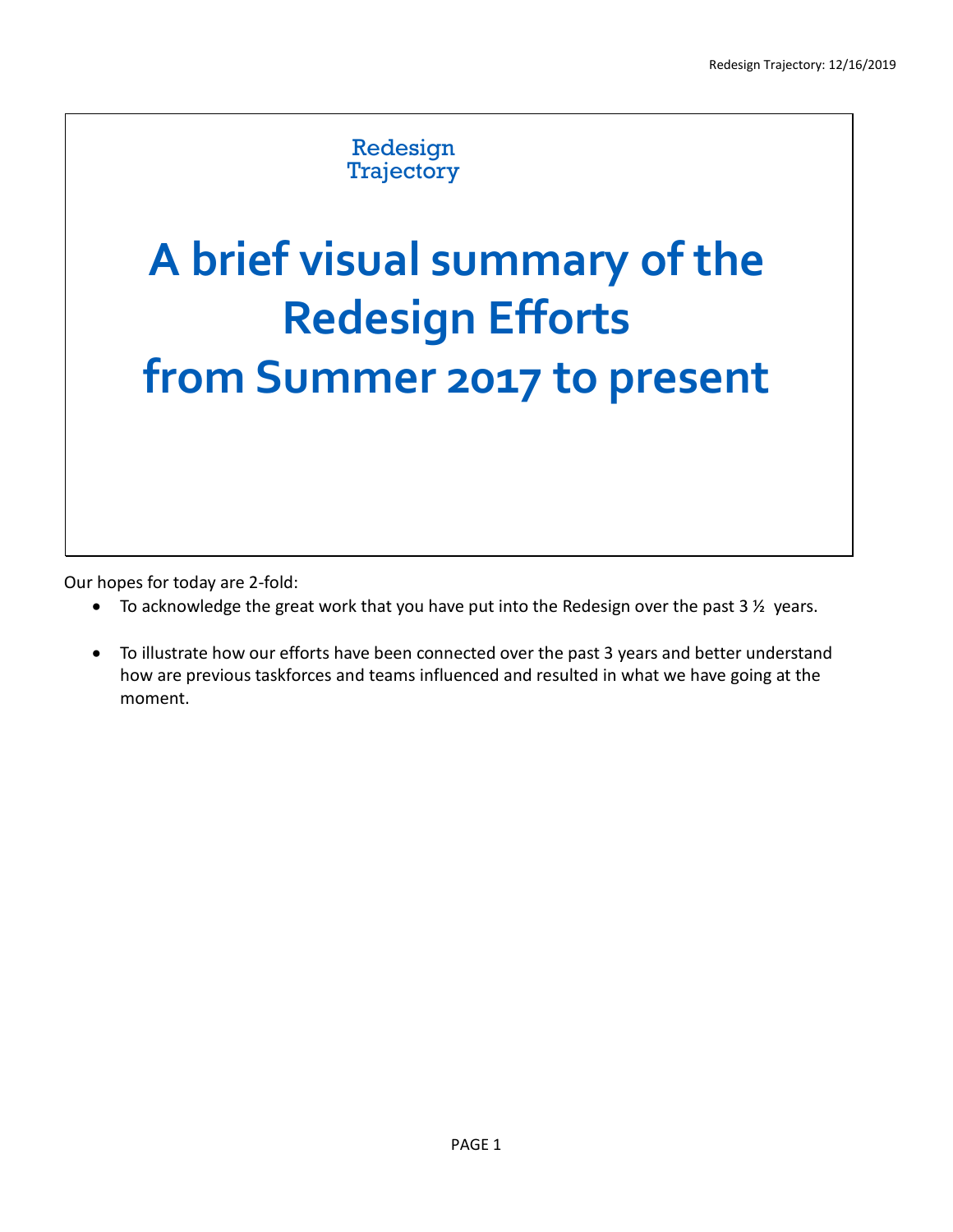

This summarizes the trajectory of the Redesign Efforts. We will walk you through this, but first we want to acknowledge and appreciate the work many of you have done thus far.

We would like to reflect on all of the good work that has gotten us to where we are at the moment.

…

For those of us that are newly involved this semester as well as those of us who have been involved from the beginning, we want to provide a comprehensive view of this journey which began in the Summer of 2017 with the Award for Innovation and SMC joining the AACC Pathway 2.0 Project.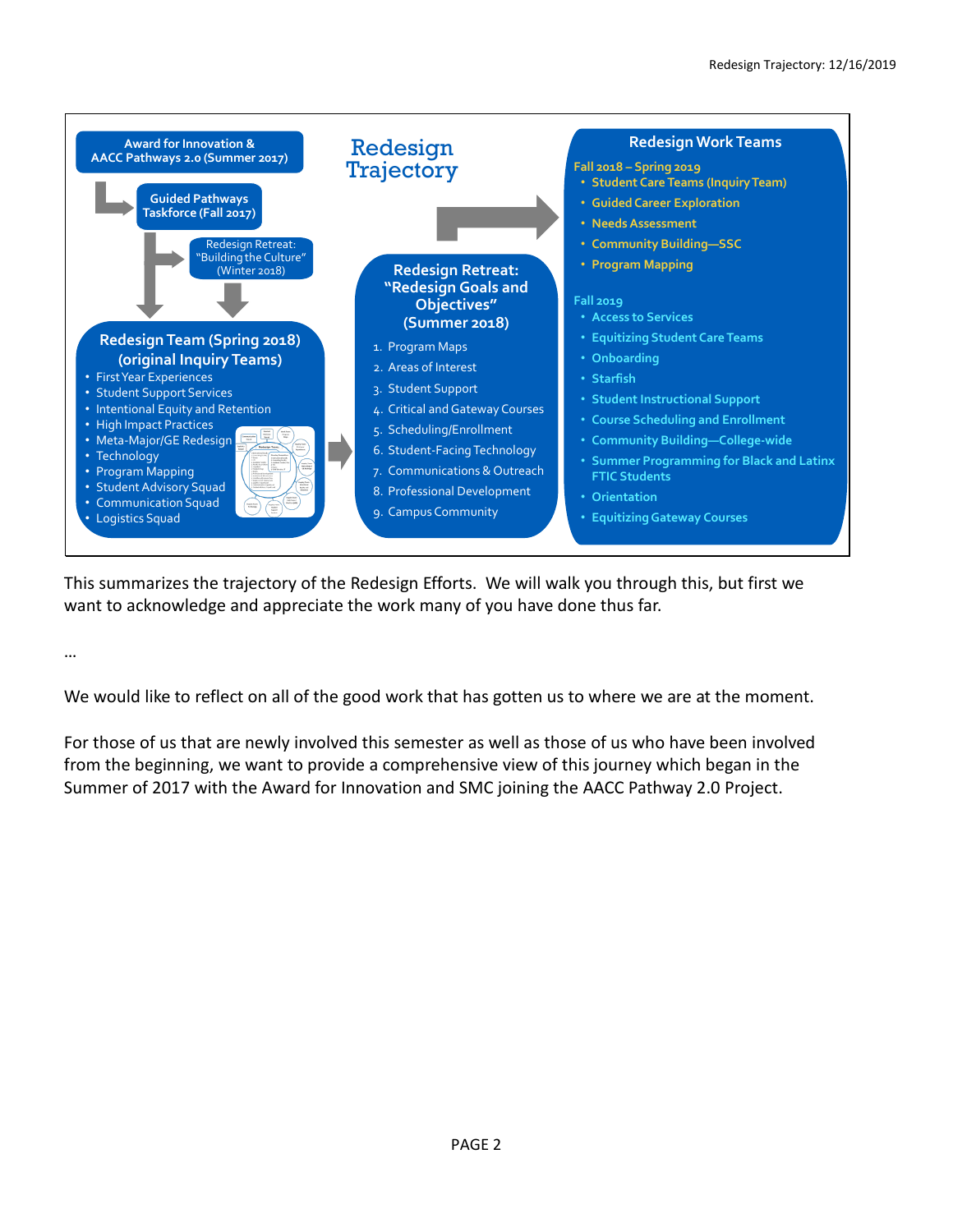

The Award for Innovation provided the seed money for us to begin making the transformational changes we seek for our students. Joining AACC Pathways allowed us to participate in a community of practice made up of 13 community colleges throughout the nation and the only college in CA.

Our first step was creating the cross-functional "Guided Pathways Taskforce" where we began investigating the Guided Pathways Framework in more detail and also established the expected outcomes for us at SMC.

These outcomes are:

- Reduce / Eliminate equity gaps
- Reduce time to completion
- Increase rates of completion

The taskforce also "rebranded" this work from "Guided Pathways" to "The SMC Redesign" because too many of our colleagues were associating Guided Pathways with just "program maps" for students. As you know, the Framework is much more than that.

Thus, the taskforce organized the large Winter Retreat to "Build the Culture" at SMC regarding the Guided Pathways Framework with the specific objectives to:

- Establish campus wide understanding and ownership of the Redesign
- Establish a sense of urgency to Redesign
- Establish a sense of possibility for a more equitable student experience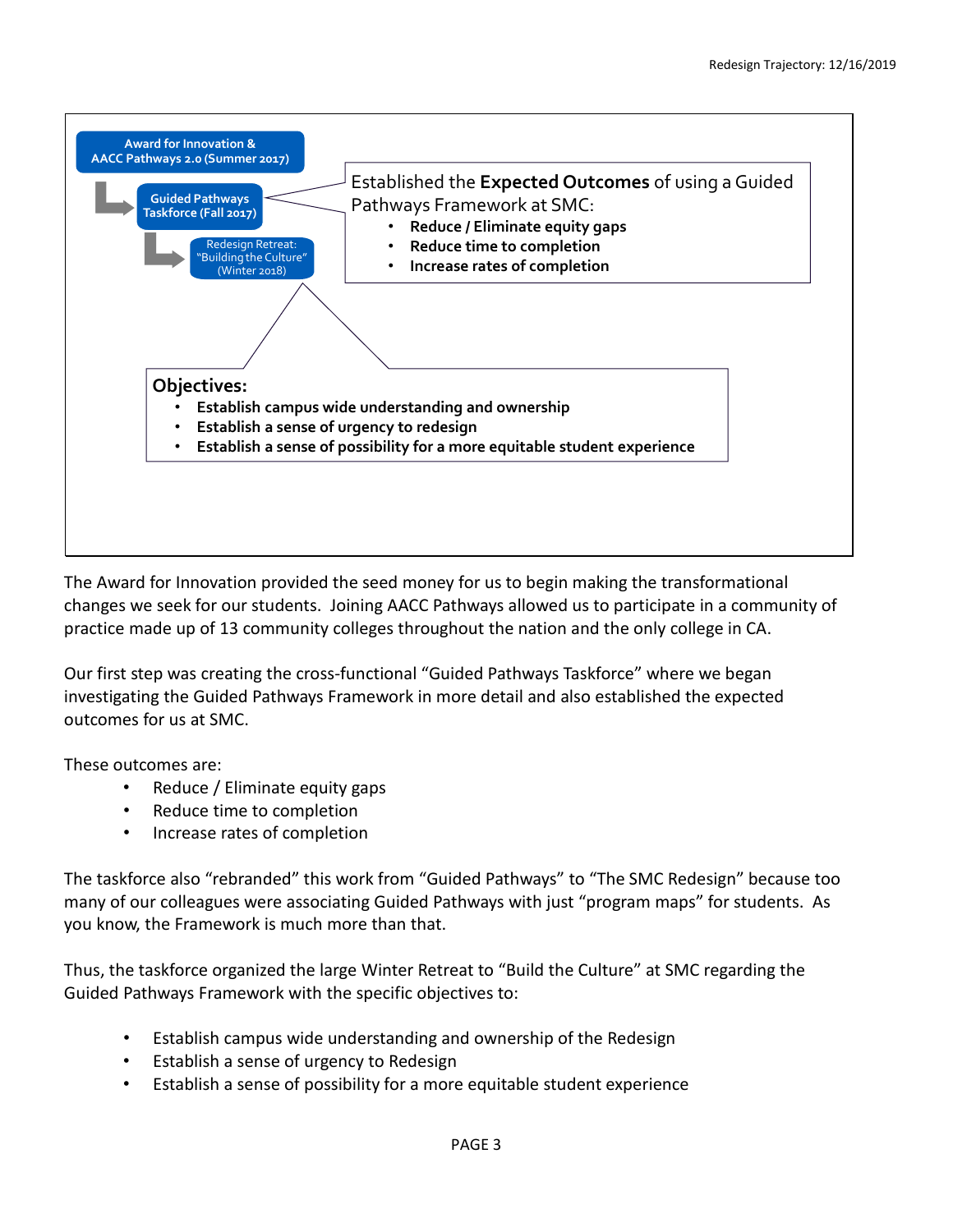

Recognizing the "heavy lift" of a comprehensive Redesign, the Taskforce developed SMC's original "paw" (borrowed from Skyline College) which was then populated with members via the Winter Retreat.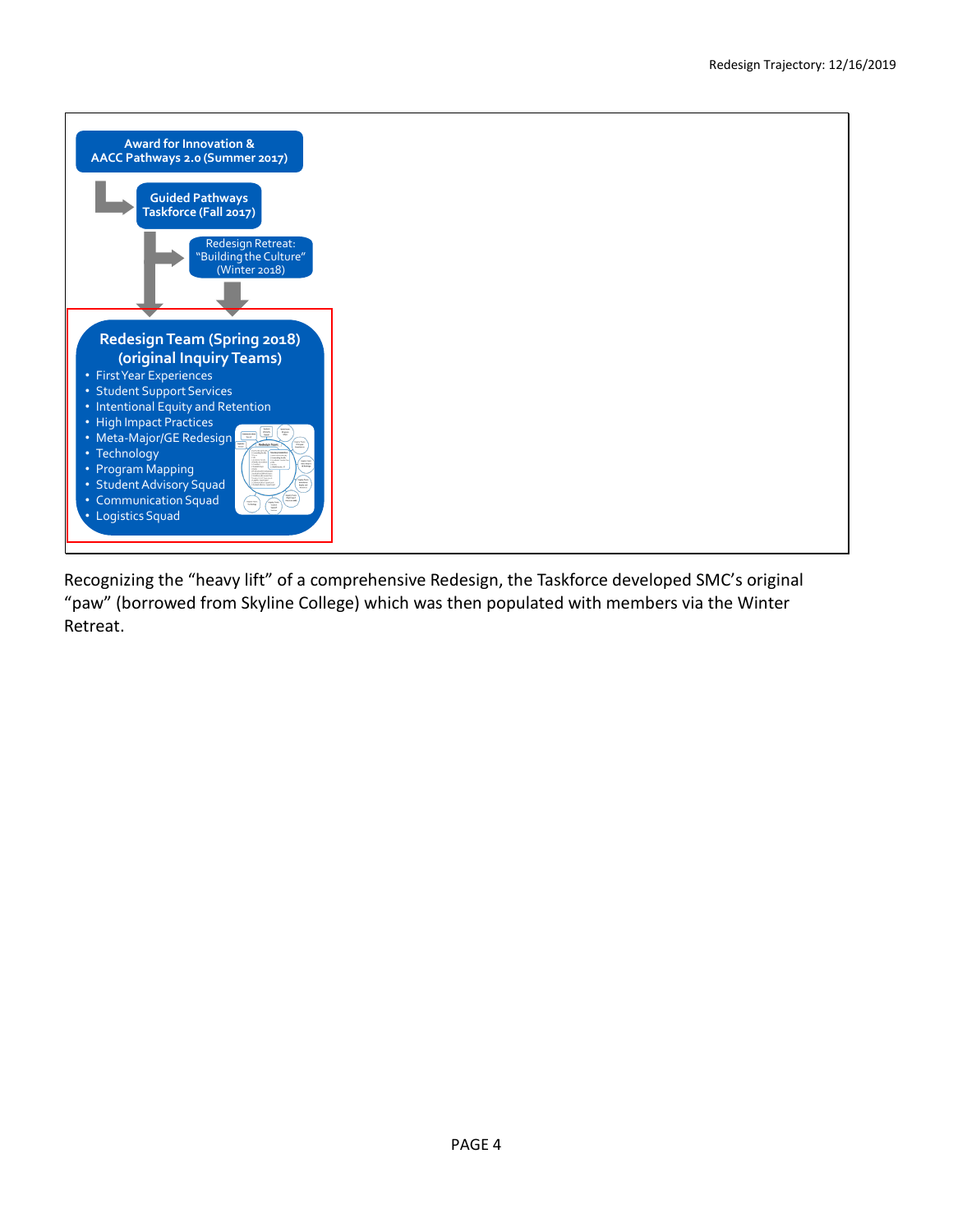

The original "paw" involved

- 6 INQUIRY teams
- 1 WORK team
- 3 SUPPORT Squads

In addition, we had the Redesign Team and the Steering Committee.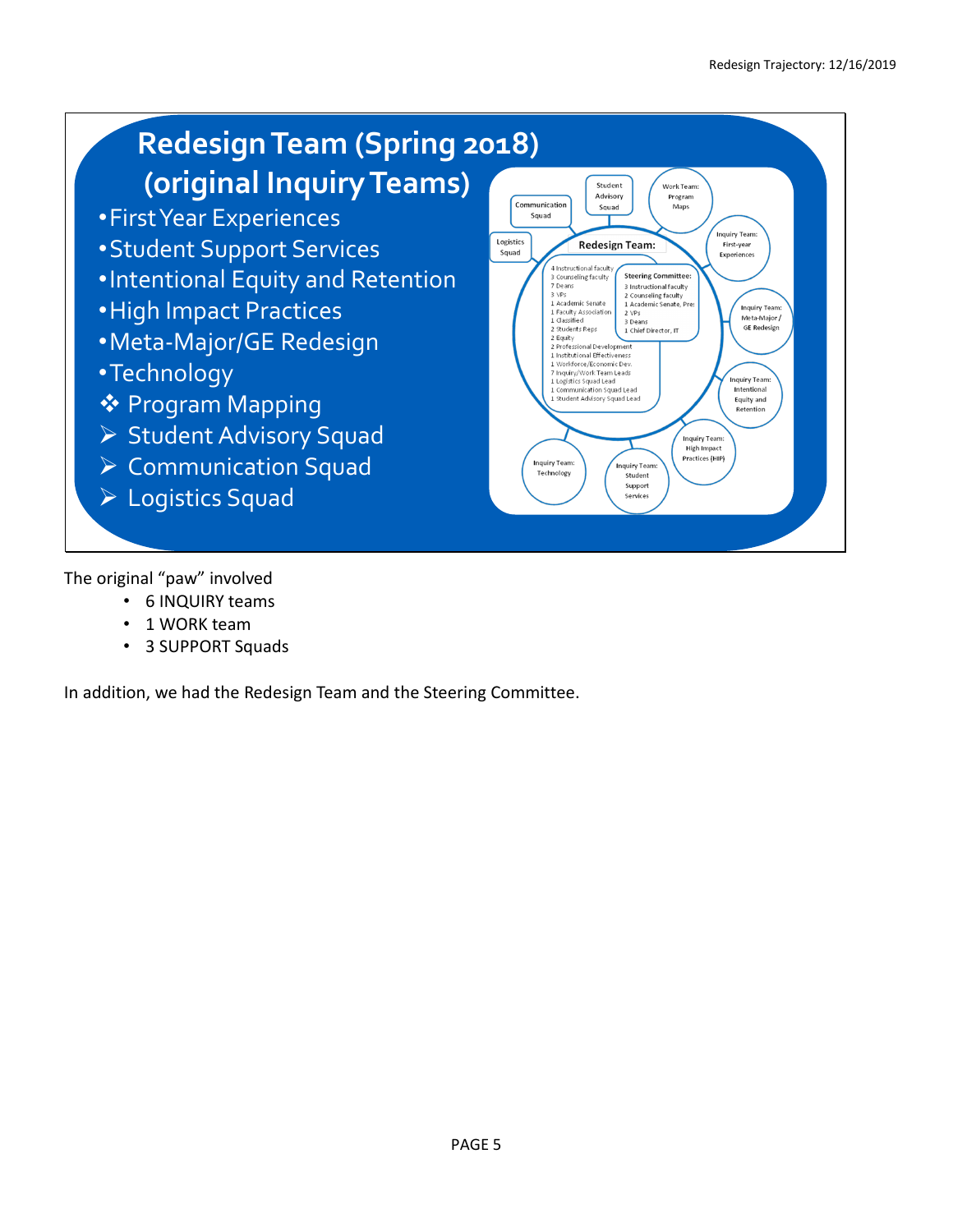

Early in the work, we discovered that the Redesign was not quite ready for the Logistics Squad and the Communication Squad. Listed here are the 8 major teams.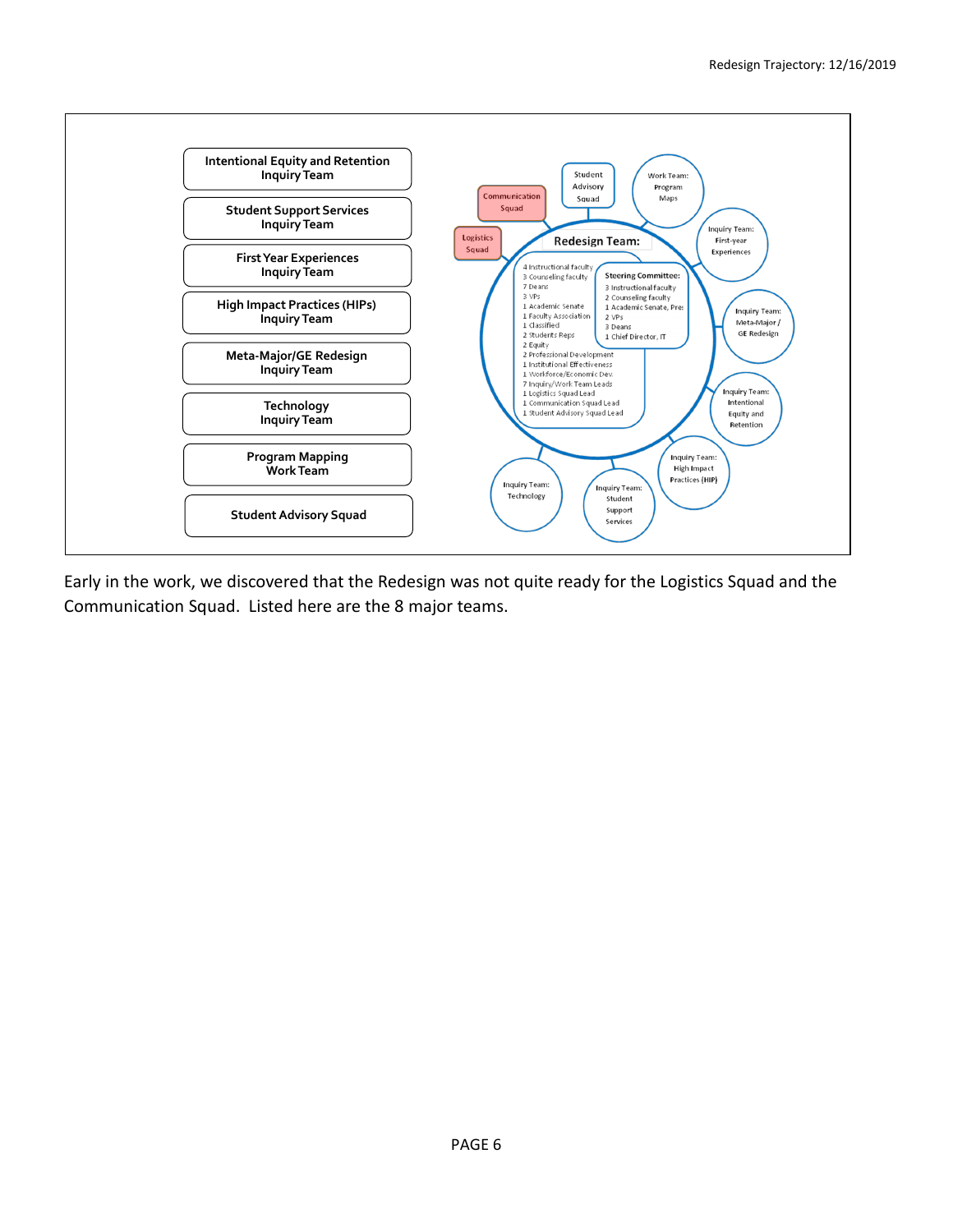

We want to highlight here how we made particular use of the Student Advisory Squad. While its members met as a squad on its own, its members were also integrated into the other Inquiry Teams to ensure student voices in those teams.

We should note that SMC's integration of students in the Redesign efforts was quite unique and, in fact, has received many accolades. Several other institutions are now replicating this practice.

We want to give a shout out now to all of the students on this squad (and their fearless leader, Jenna Gausman).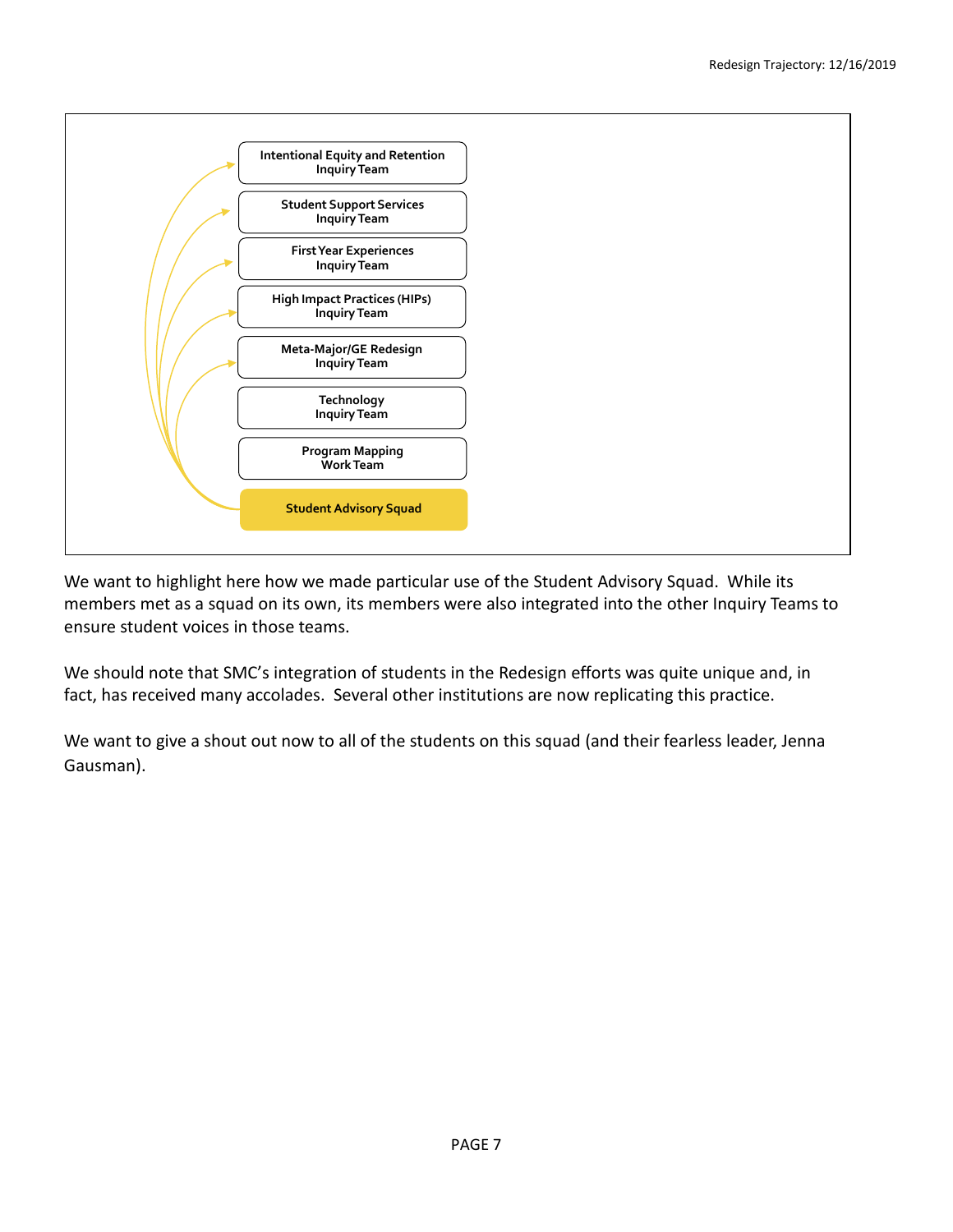

All of these original inquiry and work teams provided either deliverables or recommendations.

We want to highlight a few here as they begin to show how the development of the newer work teams arose organically from the recommendations and deliverables that emerged.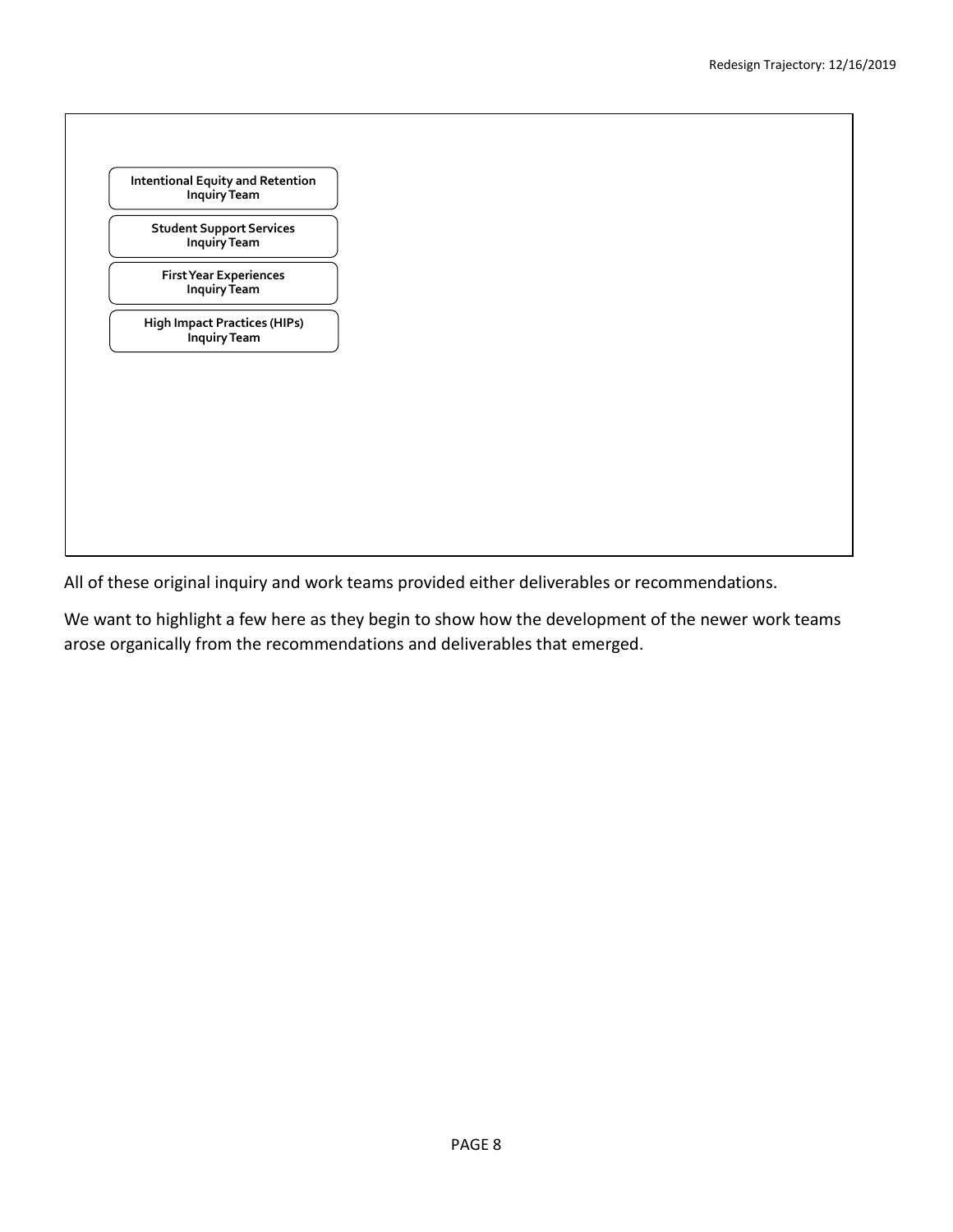

The Intentional Equity and Retention Inquiry Team (Lead by Luis Andrade and Daniel Beruman) developed Equity Guidelines for all the other Inquiry and Work Teams and thus provided a model or template for all future teams.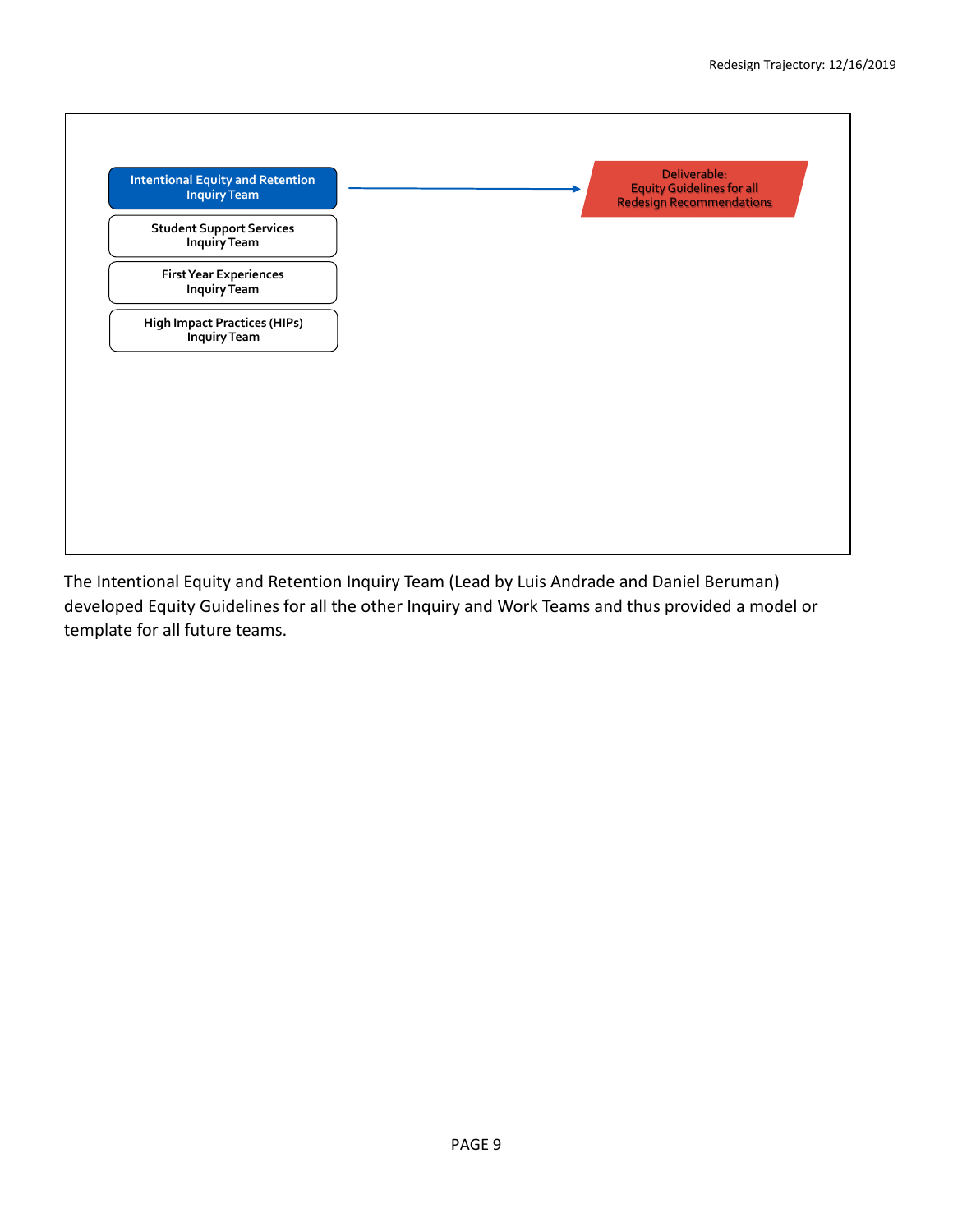

The Student Support Services Inquiry Team (Lead by Laurie Guglielmo and Brenda Benson) developed the following recommendations based on their inquiry:

- Needs assessment (as part of student intake)
- Front load career exploration for First Time in College (FTIC) students
- Build a sense of belonging among students
- Proactive academic support
- Proactive non-academic support (counseling, financial aid, …)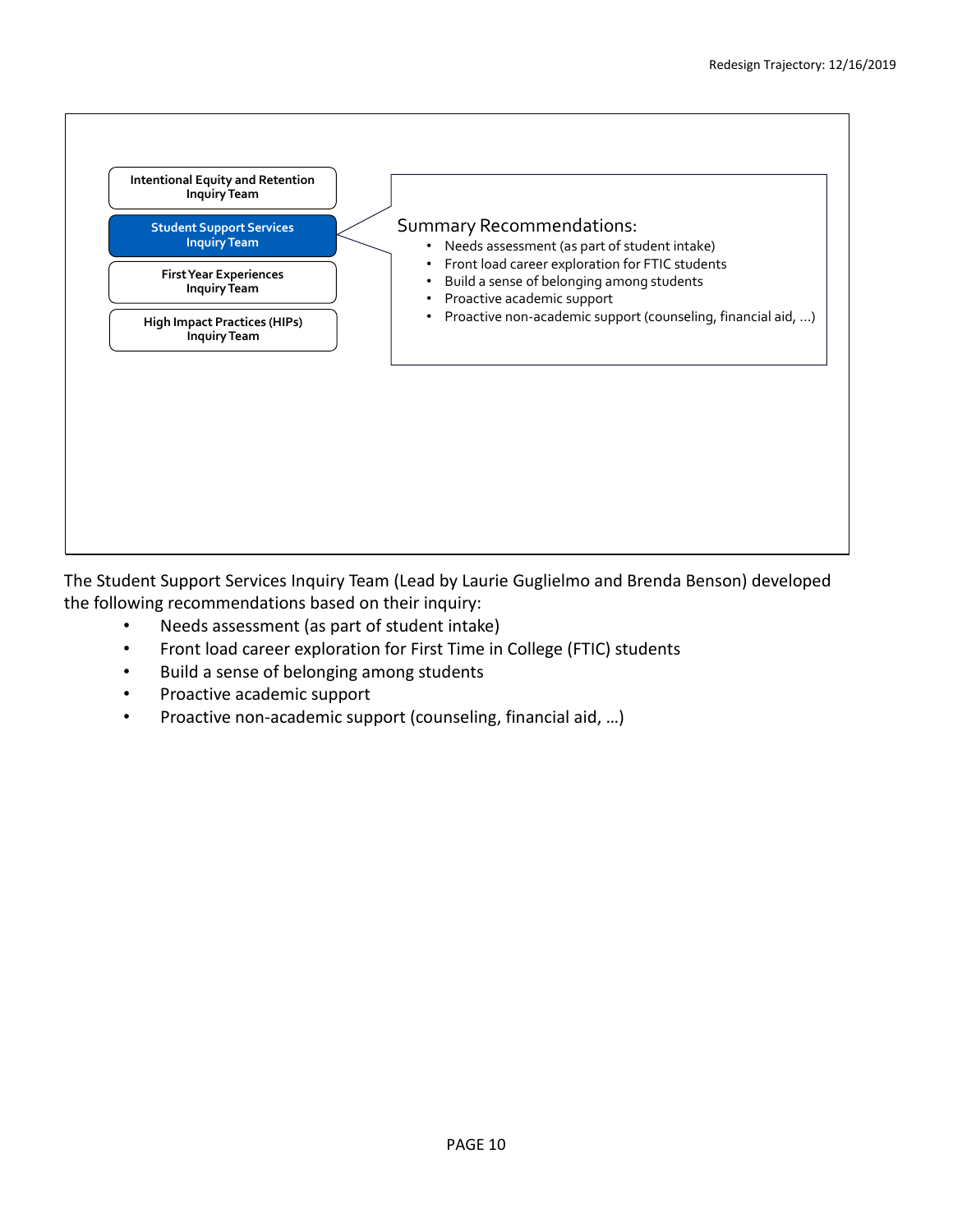

The First Year Experiences Inquiry Team (Lead by Chris Baccus and Steven Sedky) made these recommendations:

- Provide support throughout the enrollment process
- Peer mentors/coaches
- Area of Interest teams of counselors
- Summer programming for First Time in College (FTIC) students
- New student peer network
- Build career counseling into "first year seminar"
- Weekend access to services
- Cohort model / Block scheduling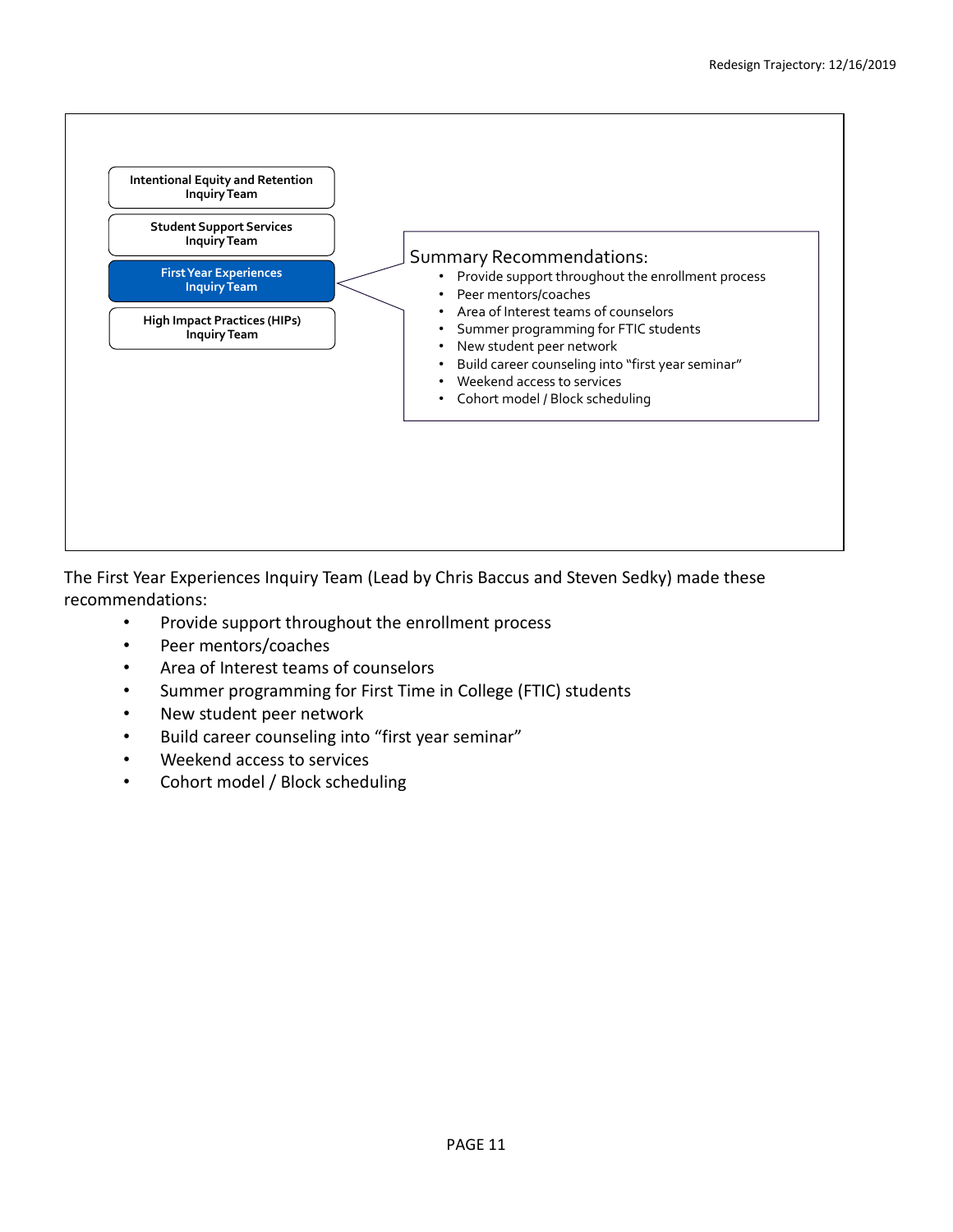

And the HIP Inquiry Team (Lead by Kristin Lui-Martinez and Jean Paik-Schoenberg) recommended work on the following:

- Learning communities / Linked courses
- Internships and service-learning opportunities
- "Go-to" counselor for first year students
- "Prescribed" program for the first year
- Area of Interest orientation
- First year seminar
- E-Portfolios
- Study abroad
- Undergraduate Research

An insightful overall takeaway from this first year and the 6 Inquiry Teams was that our "paw structure" needed to change because the charge of the teams was TOO broad and there was tremendous overlap between them.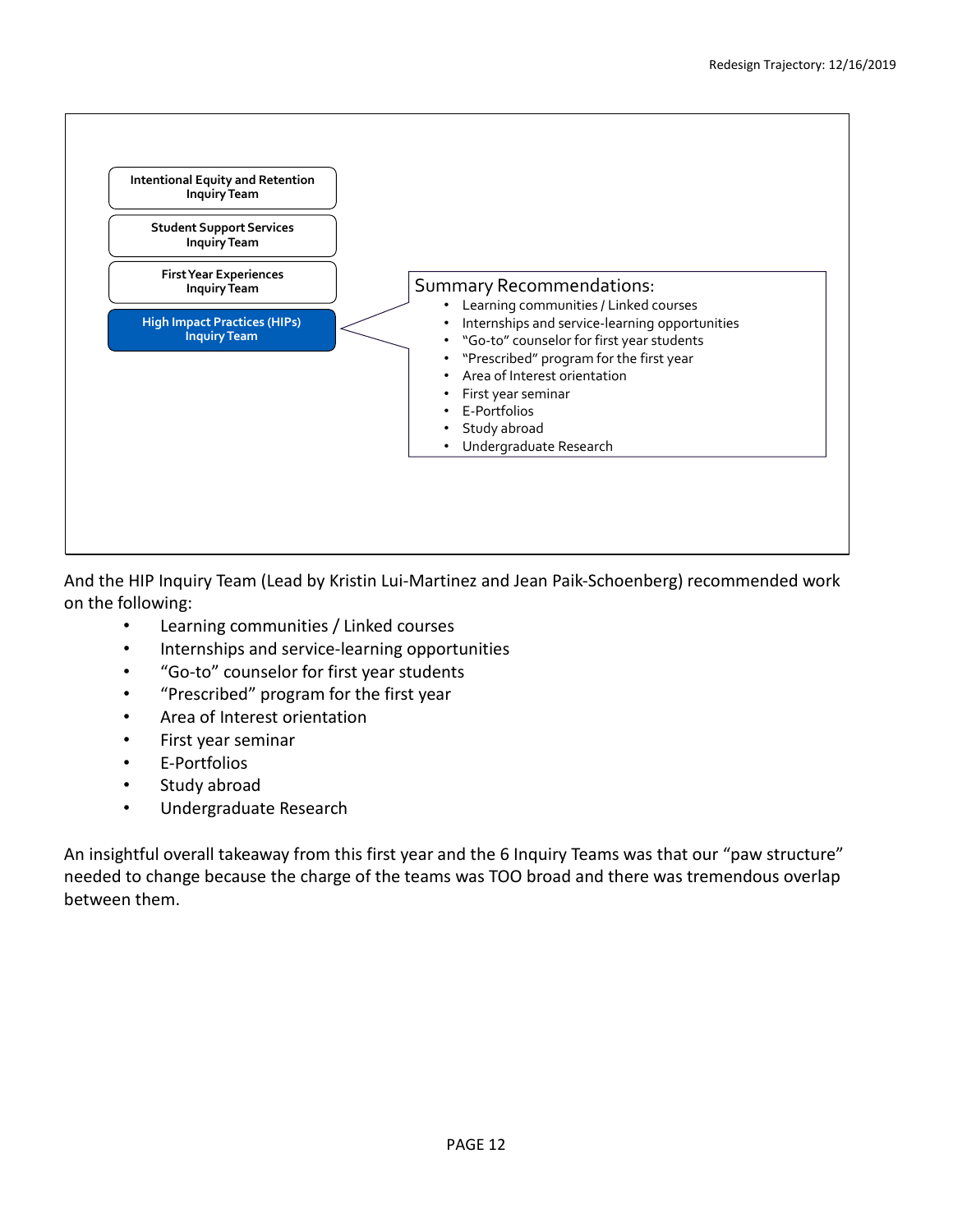

The recommendations from ALL the teams helped shape how to carry the work forward into year 2.

We brought all the Team Leads and the Redesign Team together for a Summer Retreat in 2018 where we collectively developed the 9 Redesign Goals and began fleshing out objectives (which we unveiled to the campus at the Fall 2018 Opening Day).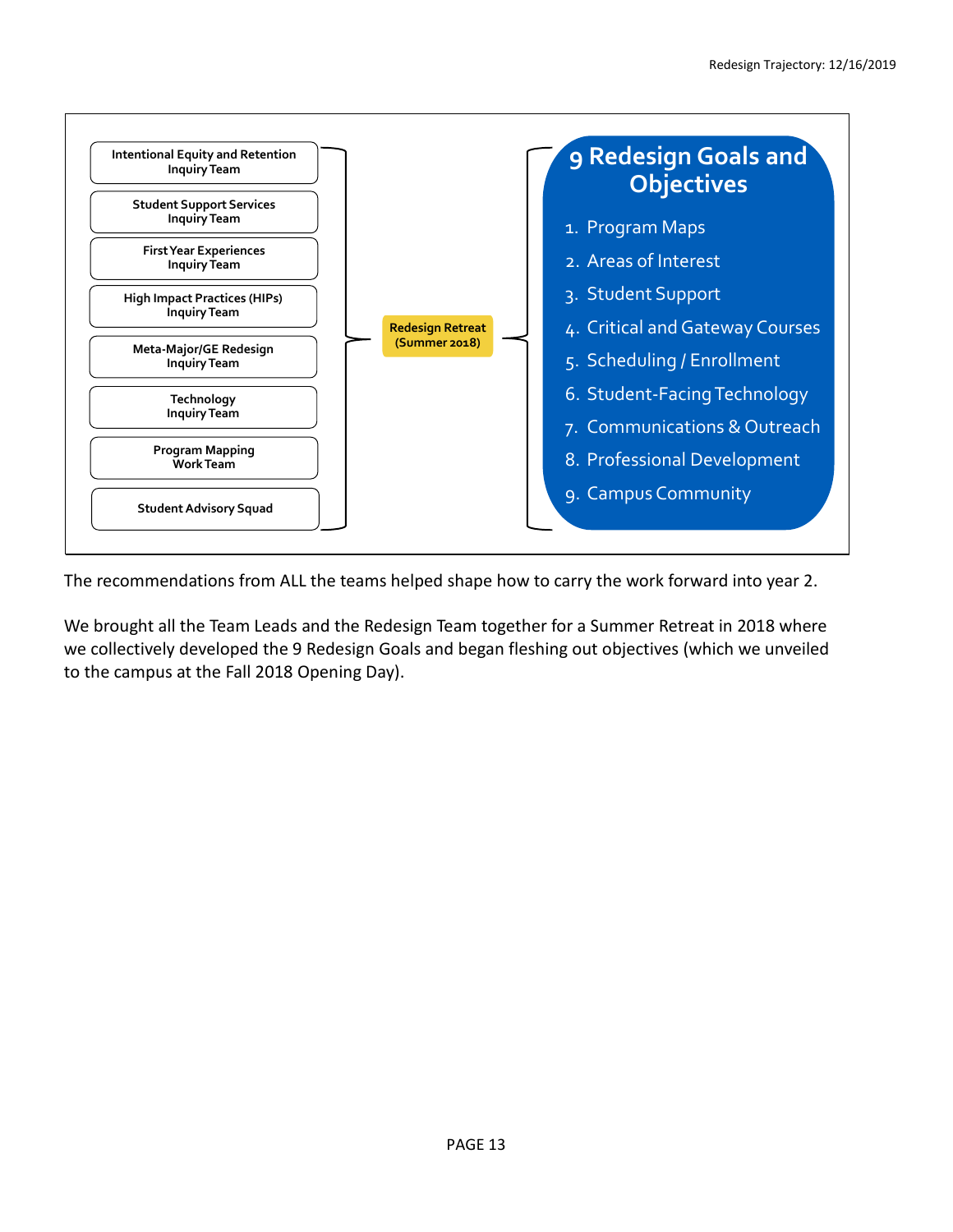

By now you are all familiar with the 9 goals. As you can see, these goals involve all of the campus, which means it requires the support and involvement of multiple key constituents.

…

These 9 goals and corresponding objectives gave rise either to deliverables or to the creation of more specific or discrete work teams.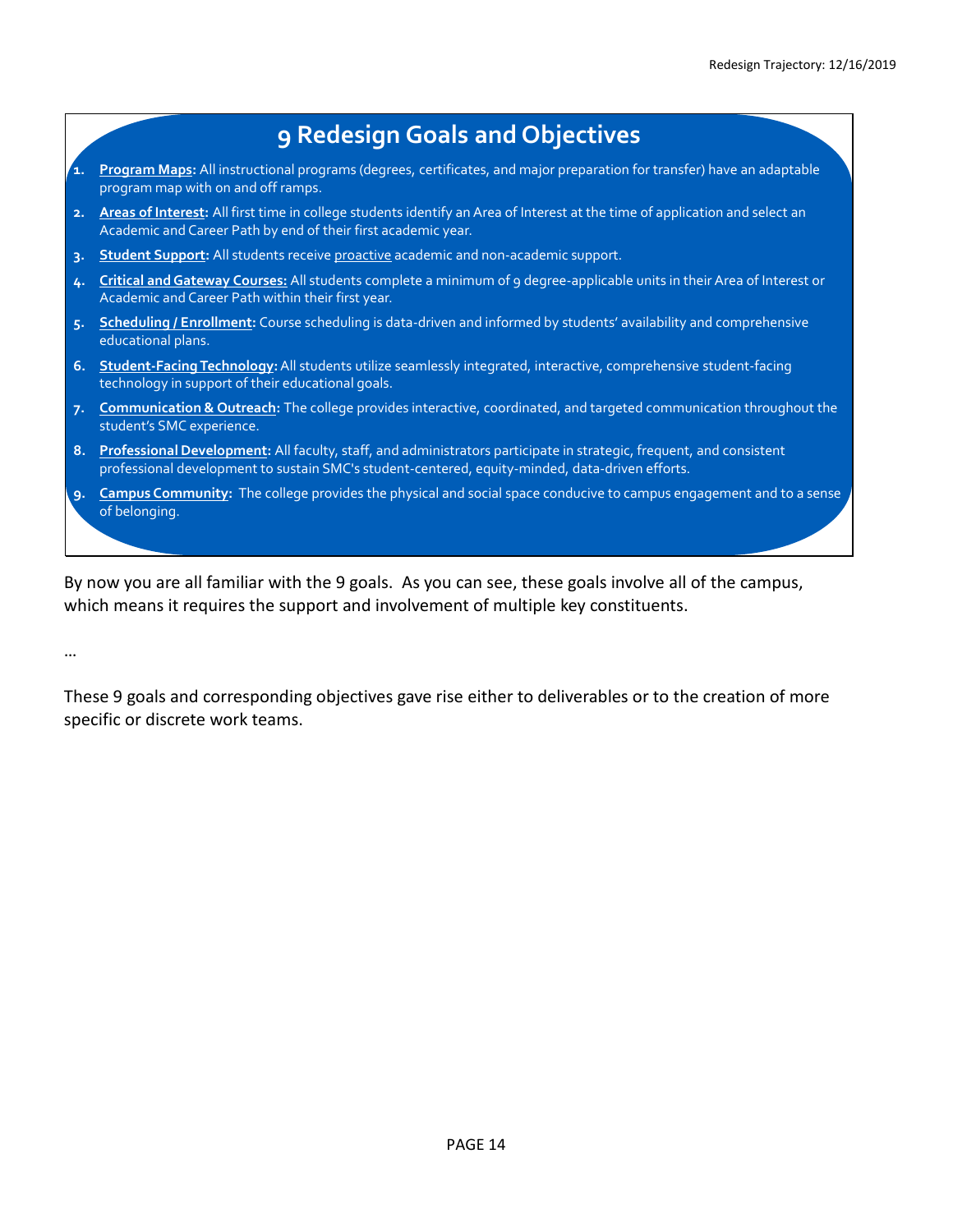

We already saw that the Intentional Equity and Retention Team developed Equity Guidelines related to the original Inquiry Teams and provided a template for future efforts.

The original "Meta-Major / GE Redesign" (Lead by Guido Davis Del Piccolo and Maria Muñoz) focused first on the "Meta-Major" part which resulted in "Sorting Day" (and all of the pre- and post-sorting day sorts) which delivered our Areas of Interest and Academic and Career Paths

The Technology Team (Lead by Brian Peña) became more specifically focused on a particular technology tool (Starfish) which we are referring to as SMC GPS (Gateway to Persistence and Success). We will be utilizing this new tool in the Spring for all English and Math faculty as well as all current users of SMC's Early Alert tool.

The Program Mapping Work team (Lead by William Konya) developed guidelines for program mapping and with that we held 5 "Mapping Days" throughout 2018-19 which produced drafts of 90 Program Maps. Those drafts were then vetted by a team of 19 counselors (led by Audra Wells) and will soon be returned to program faculty for finalization of these Phase 1 maps.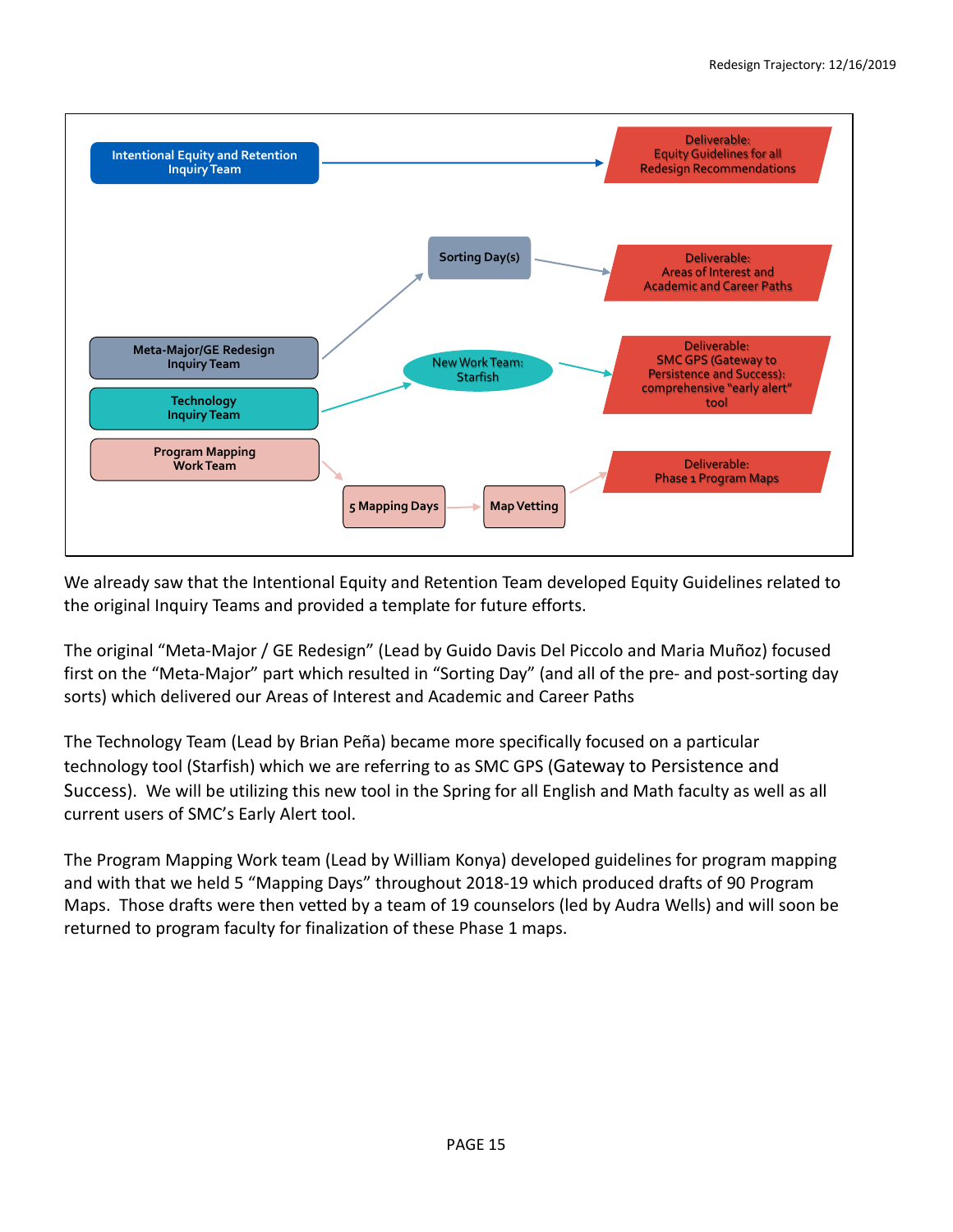

As you see from this representation of "organized chaos", the work teams created after the original Inquiry Teams developed organically from the original inquiry teams' recommendations and are informed by the 9 Redesign Goals and objectives developed at the Redesign Retreat in the Summer of 2018.

A bit of explanation: The middle area houses the work teams created in Fall 2018 most of which worked that entire academic year toward implementation for the fall semester which just ended. The teams which are a slightly different color represent those efforts that were not originally conceived of as quote/unquote "Redesign Teams" (because they were being funded by a BSSOT grant). But clearly their charge was absolutely in line with the Comprehensive Redesign Effort, so we wanted those "teams" represented in this graphic.

The recommendations and insights of the Student Support Services Inquiry team influenced the creation and work of the Guided Career Exploration, Student Care Team, Needs Assessment, and Community Building—SSC Building, and also the current teams of Equitizing Student Care Teams, Access to Services, Summer Programming, Onboarding, Orientation, Community Building—Campuswide, and Course Scheduling and Enrollment.

The First Year Experiences Inquiry Team's finding and recommendations contributed to these teams …

The HIP Inquiry Team contributed to these teams …

This graphic illustrates on the contributions of these 3 Inquiry Teams. Imagine if we added to this graphic the contributions of the 9 Redesign goals (with their objectives).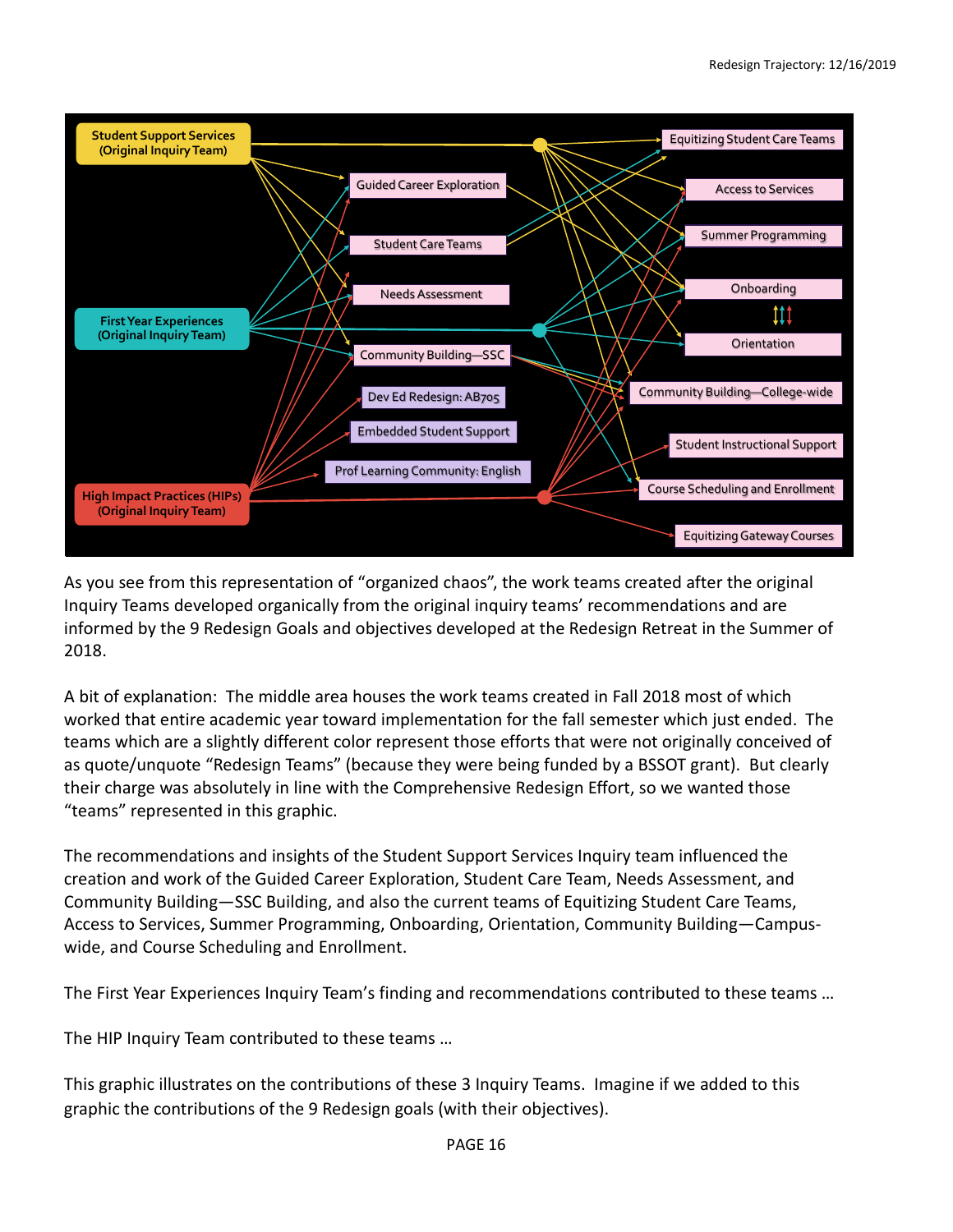![](_page_16_Figure_1.jpeg)

We showed you previously some "deliverables" from some teams.

Here we want to highlight a few more coming from those teams that were active last academic year.

We look forward to updating this slide with many more deliverables in the coming months.